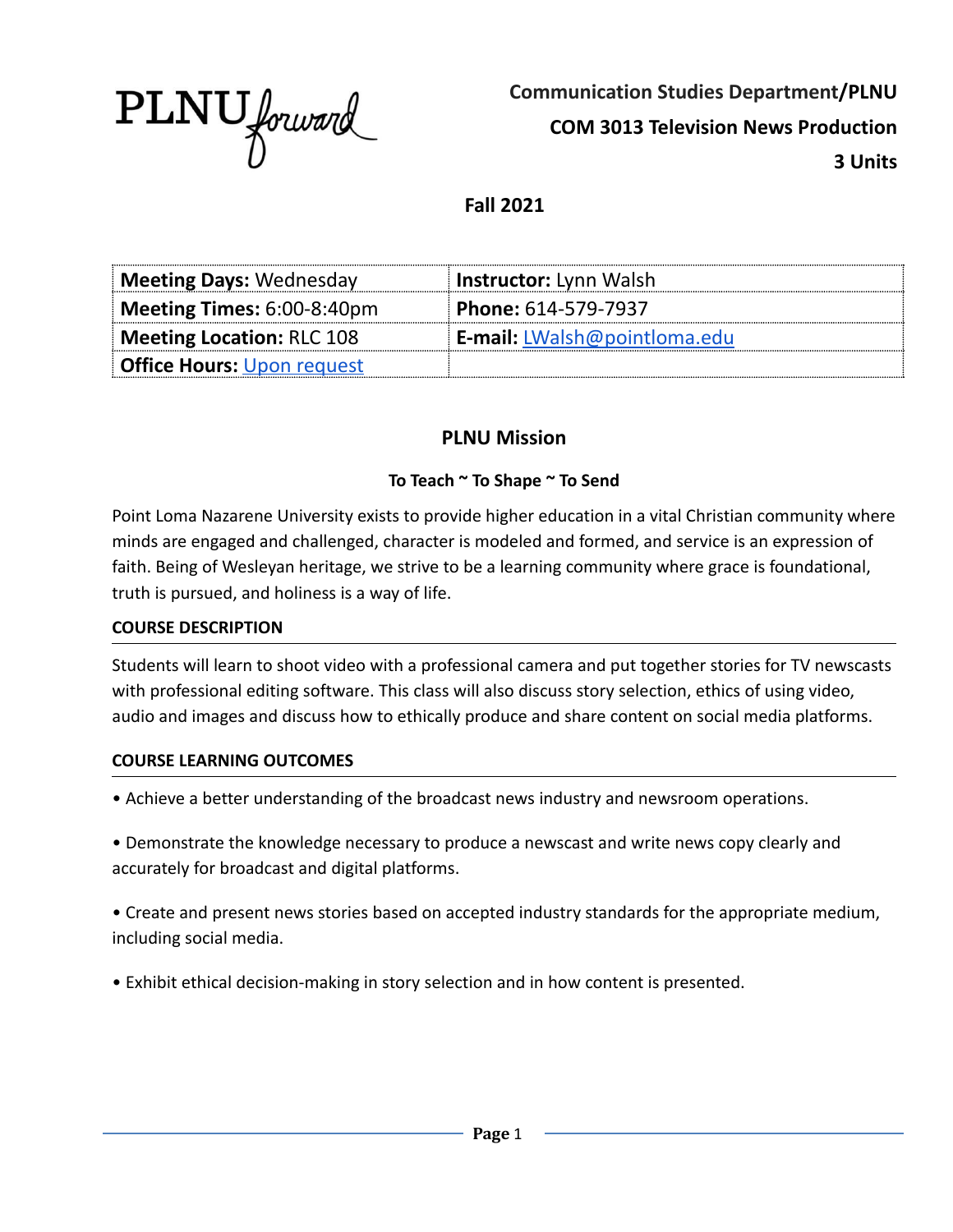### **COURSE REQUIREMENTS**

• When reporting stories or presenting to the class, students must dress as news professionals (no jeans, cutoffs, shorts, t- shirts, hats, etc.). Students appearing on camera during a newscast must wear appropriate attire.

### **ASSESSMENT AND GRADING**

| <b>ASSIGNMENT VALUES*:</b>                                                                                                                                                                                                                                                                                                                                                    | <b>GRADE % SCALE:</b>                                                         |
|-------------------------------------------------------------------------------------------------------------------------------------------------------------------------------------------------------------------------------------------------------------------------------------------------------------------------------------------------------------------------------|-------------------------------------------------------------------------------|
| Weekly Current Events Quiz (4-5 points each)<br>Class Participation (50 points)<br>Video Excercise (50 points)<br>Set Photo (10 points)<br>Story Pitching Assignment (40 points)<br>Social Video Assignment (50 points)<br>Interview Assignment (50 points)<br>Document Video Assignment (50 points)<br>Copyright Assignment (50 points)<br>TV News Stories (100 points each) | $A = 90 - 100$<br>$B = 80 - 89$<br>$C = 70-79$<br>$D = 60 - 69$<br>$F = 0.59$ |
| *Other assignments may be added                                                                                                                                                                                                                                                                                                                                               |                                                                               |

### **INCOMPLETES AND LATE ASSIGNMENTS**

All assignments are to be submitted/turned in by the beginning of the class session when they are due—including assignments posted in Canvas. Incompletes will only be assigned in extremely unusual circumstances.

#### **PLNU COPYRIGHT POLICY**

Point Loma Nazarene University, as a non-profit educational institution, is entitled by law to use materials protected by the US Copyright Act for classroom education. Any use of those materials outside the class may violate the law.

#### **PLNU ACADEMIC HONESTY POLICY**

Students should demonstrate academic honesty by doing original work and by giving appropriate credit to the ideas of others. Academic dishonesty is the act of presenting information, ideas, and/or concepts as one's own when in reality they are the results of another person's creativity and effort. A faculty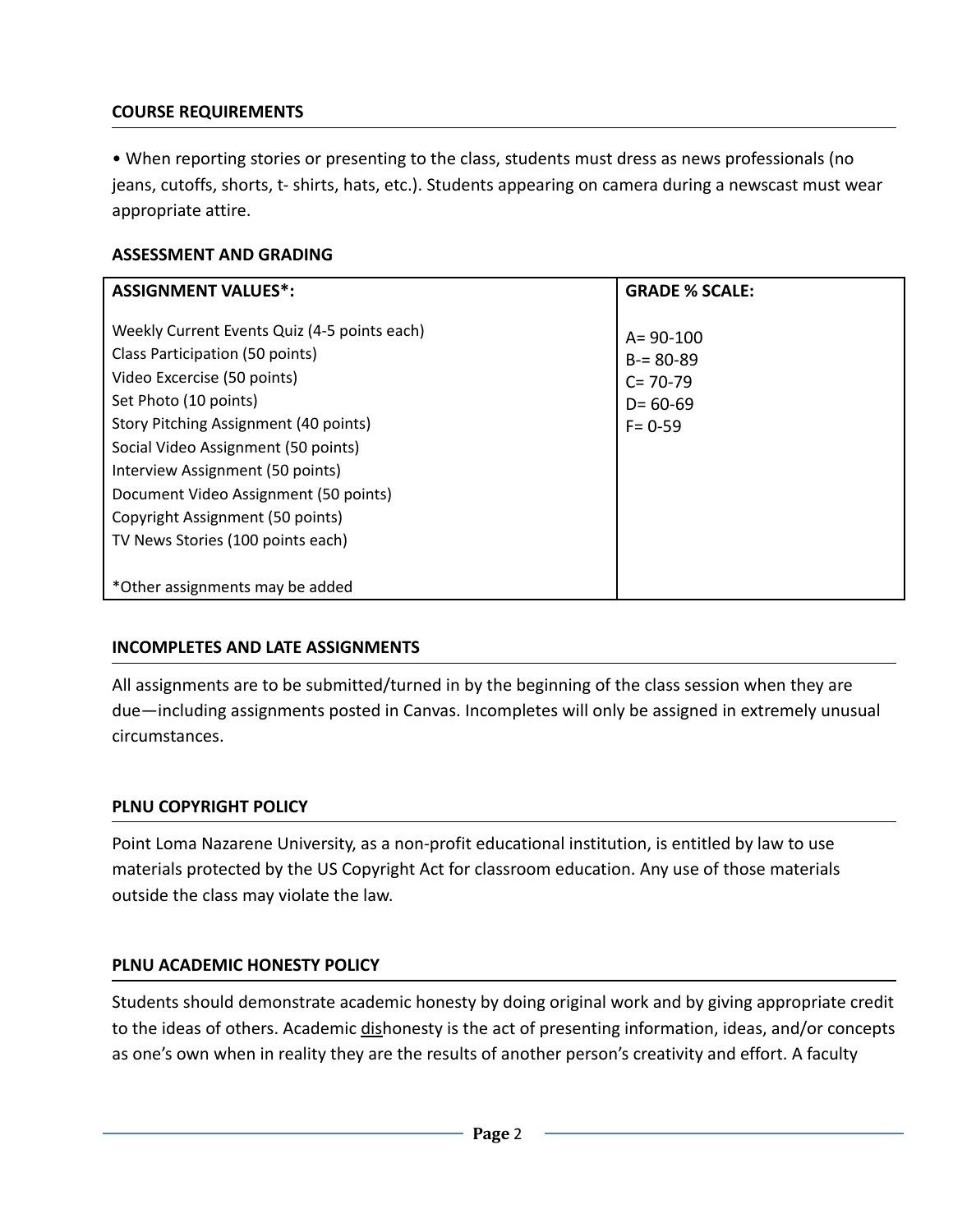member who believes a situation involving academic dishonesty has been detected may assign a failing grade for that assignment or examination, or, depending on the seriousness of the offense, for the course. Faculty should follow and students may appeal using the procedure in the university Catalog. See [Academic Policies](http://catalog.pointloma.edu/content.php?catoid=18&navoid=1278) for definitions of kinds of academic dishonesty and for further policy information.

### **PLNU ACADEMIC ACCOMMODATIONS POLICY**

If you have a diagnosed disability, please contact PLNU's Disability Resource Center (DRC) within the first two weeks of class to demonstrate need and to register for accommodation by phone at 619-849-2486 or by e-mail at [DRC@pointloma.edu.](mailto:DRC@pointloma.edu) See [Disability Resource Center](http://www.pointloma.edu/experience/offices/administrative-offices/academic-advising-office/disability-resource-center) for additional information.

## **PLNU ATTENDANCE AND PARTICIPATION POLICY**

Regular and punctual attendance at all classes is considered essential to optimum academic achievement. If the student is absent from more than 10 percent of class meetings, the faculty member can file a written report which may result in de-enrollment. If the absences exceed 20 percent, the student may be de-enrolled without notice until the university drop date or, after that date, receive the appropriate grade for their work and participation. See [Academic Policies](http://catalog.pointloma.edu/content.php?catoid=18&navoid=1278) in the Undergraduate Academic Catalog.

### **ASSIGNMENTS**

# **Video Exercise (Part 1) DUE Sept. 15**

Using a video camera, shoot as much video as you think would be needed in order to produce a TV package that is one minute in length. I do not need you to edit the video together, but just record different shots, angles, types of video for a TV news package.

I am not assigning a type of story, that is up to you. So, you could decide you want to shoot video for a sports story, a traffic story or maybe it is a back-to-school story.

The point of the assignment is to get you comfortable with using the camera and see what kind of footage you capture.

Please upload the video files to your assigned folder [here](https://drive.google.com/drive/folders/1vLVT7wprQjIieKbapWk9THQFx6K5GfWv?usp=sharing)

# **Video Exercise (Part 2) DUE Sept. 22**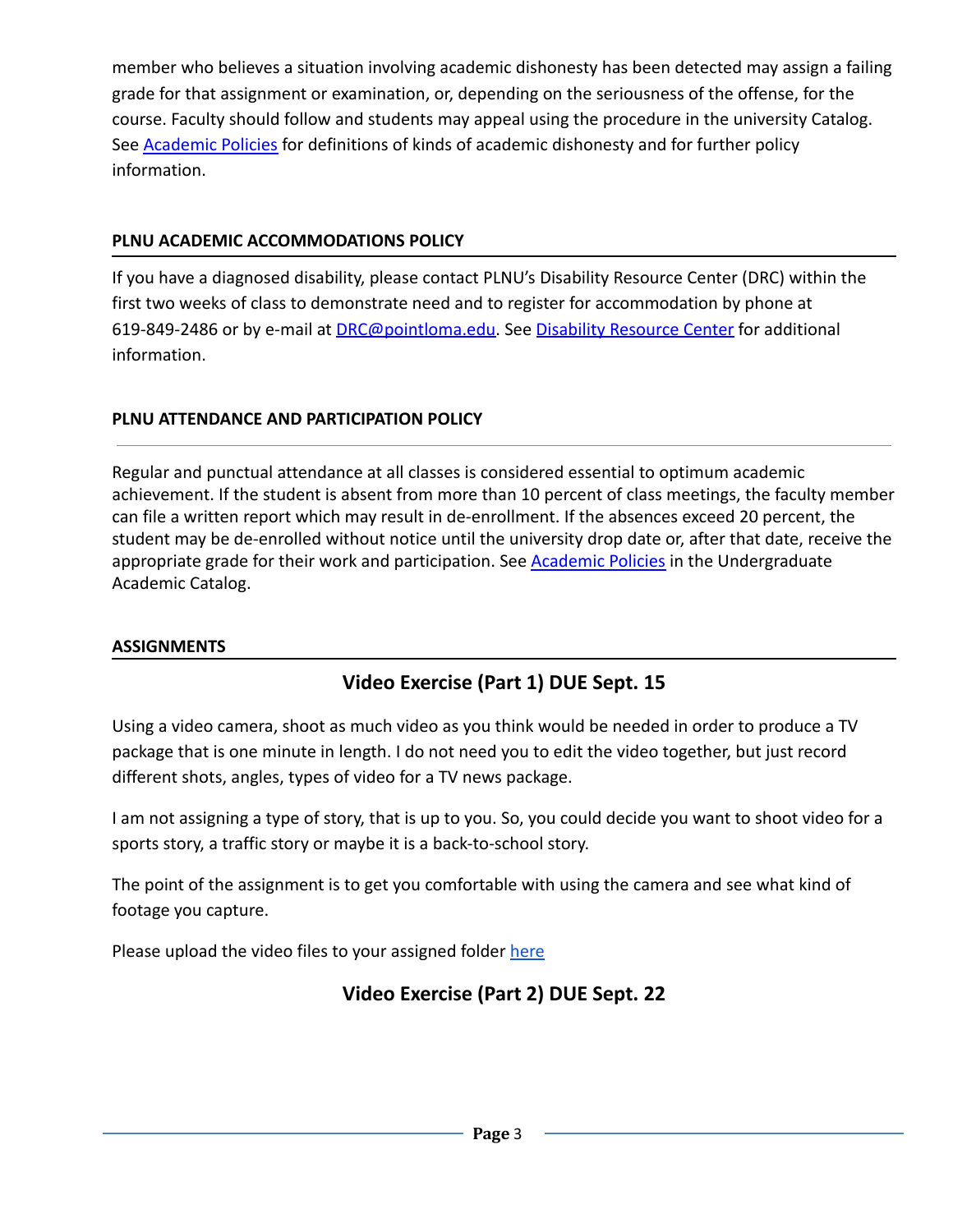Using a video camera, re-shoot the video from the first video assignment. Remember, you are shooting enough video to produce a TV package that is one minute in length. I do not need you to edit the video together.

The point of the assignment is to see how your shots and angles improve from the first assignment and help you get comfortable with using the camera.

Please upload the video files to your assigned folder [here](https://drive.google.com/drive/folders/1vLVT7wprQjIieKbapWk9THQFx6K5GfWv?usp=sharing)

## **Story Pitching Assignment: Due Sept. 29**

**Description:** Students will pitch and discuss stories and video content that they want to create for the semester.

**Requirements**: Students must submit seven story ideas/content pitches. Pitches should include best practices for submitting pitches, including:

- Why the story is important
- What would the impact of the story be
- What format would the story be produced in
- Why the story or angle is unique

## **Copyright Assignment: DUE Oct. 6**

**Description:** Students will decide whether or not they should use content in a video.

**Requirements:** Make a copy of this Google document. Imagine you are an editor and a reporter/producer hands you a script to edit. Through the document there are comments containing broll directions. As the editor, you have to decide if you can use the photos/images being suggested. Ask questions if necessary. Ultimately, decide whether or not you will use the video/images as described by the reporter by responding in the comments.

## **Set Photo: Due Oct. 27**

**Description:** Take a photo of yourself "on set" for the Point TV Instagram account.

**Requirements:** Take a photo of yourself "on set" to be used on the Point TV Instagram account. The goal is to show you working "behind the scenes" for Point TV. These photos can be a selfie of you using the camera, socially distanced shooting an interview, scouting a location, etc. In addition to submitting the **photo** for the assignment, you will be expected to submit a **caption** to be used with the photo.